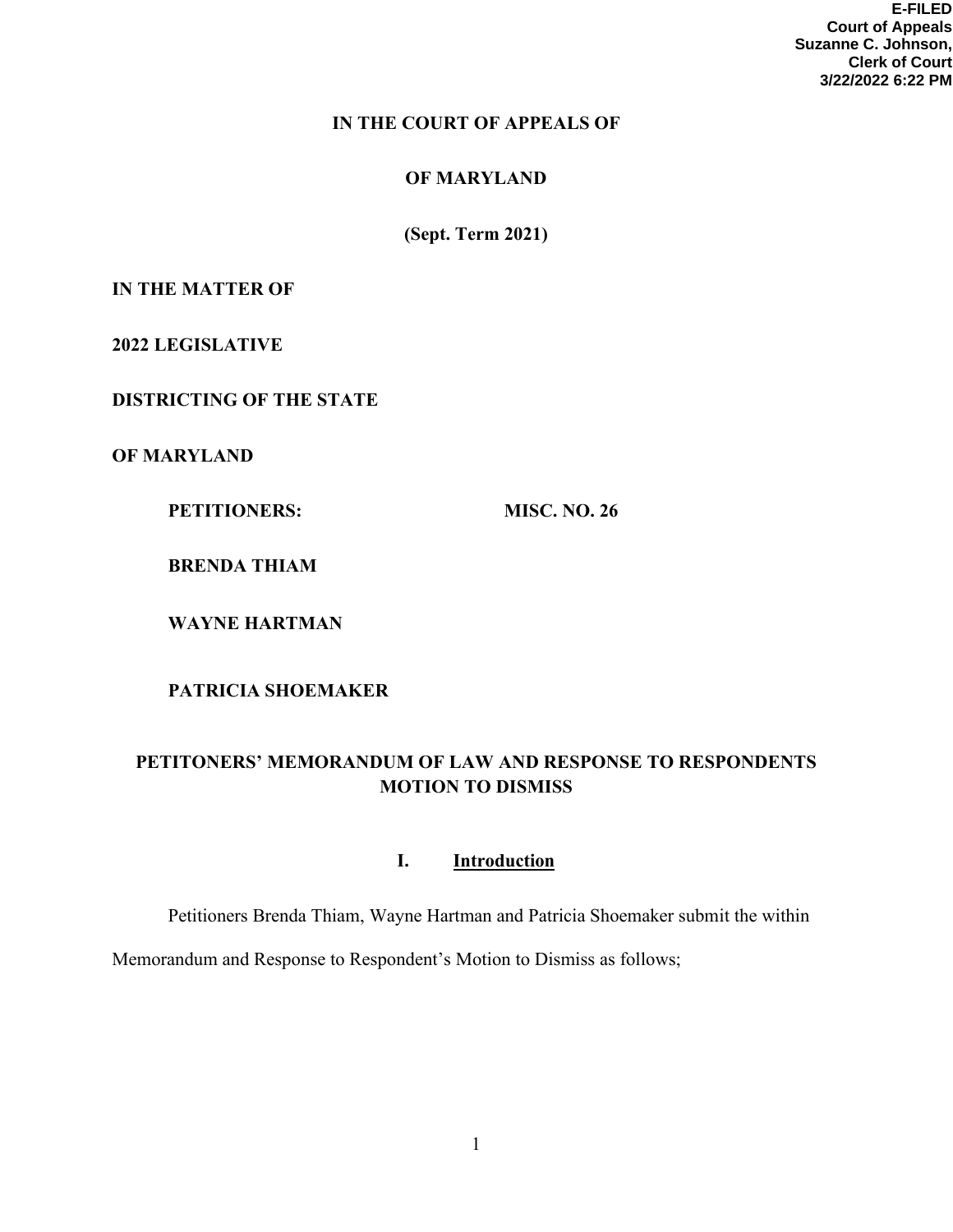### **Constitutional Prologue**

On November 11, 1776 the Convention of the Delegates of the Freemen of Maryland, meeting in Annapolis, adopted what we now know as the Maryland Declaration of Rights (hereafter "Declaration") and the Constitution of Maryland (hereafter "Constitution"). Like other contemporaneous state constitutional documents of the new republic the Declaration and Constitution were expressions of popular sovereignty as evidenced by the original first two Articles of the Declaration.

"I. That all government of right originates from the people, is founded in compact only, and instituted solely for the good of the whole.<sup>[1](#page-1-0)</sup>

II. That the people of this state ought to have the sole and exclusive right of regulating the internal government and police thereof."[2](#page-1-1)

The 1776 Declaration, Art. 4 established that public officials, including members of the

legislative and executive branches, have a fiduciary duty to the citizens of the State of Maryland

as "Trustees" of a public trust. *Kerpelman v. Board of Public Works*, 261 Md. 436, 276 A.2d 56

(1971). That language now found in Declaration, Art. 6 is as follows:

"that all persons invested with the Legislative or Executive powers of Government are the Trustees of the Public, and, as such, accountable for their conduct: Wherefore, whenever the ends of Government are perverted, and public liberty manifestly endangered, and all other means of redress are ineffectual, the People may, and of right ought, to reform the old, or establish a new Government;…."

<span id="page-1-0"></span>In its current form, Article I of the Declaration is as follows: "That all Government of right originates from the People, is founded in compact only, and instituted solely for the good of the whole; and they have, at all times, the inalienable right to alter, reform or abolish their Form of Government in such manner as they may deem expedient."

<span id="page-1-1"></span><sup>&</sup>lt;sup>2</sup> This original Article II appears as current Article 4, as amended November, 1970 as follows "That the People of this State have the sole and exclusive right of regulating the internal government and police thereof, as a free, sovereign and independent State."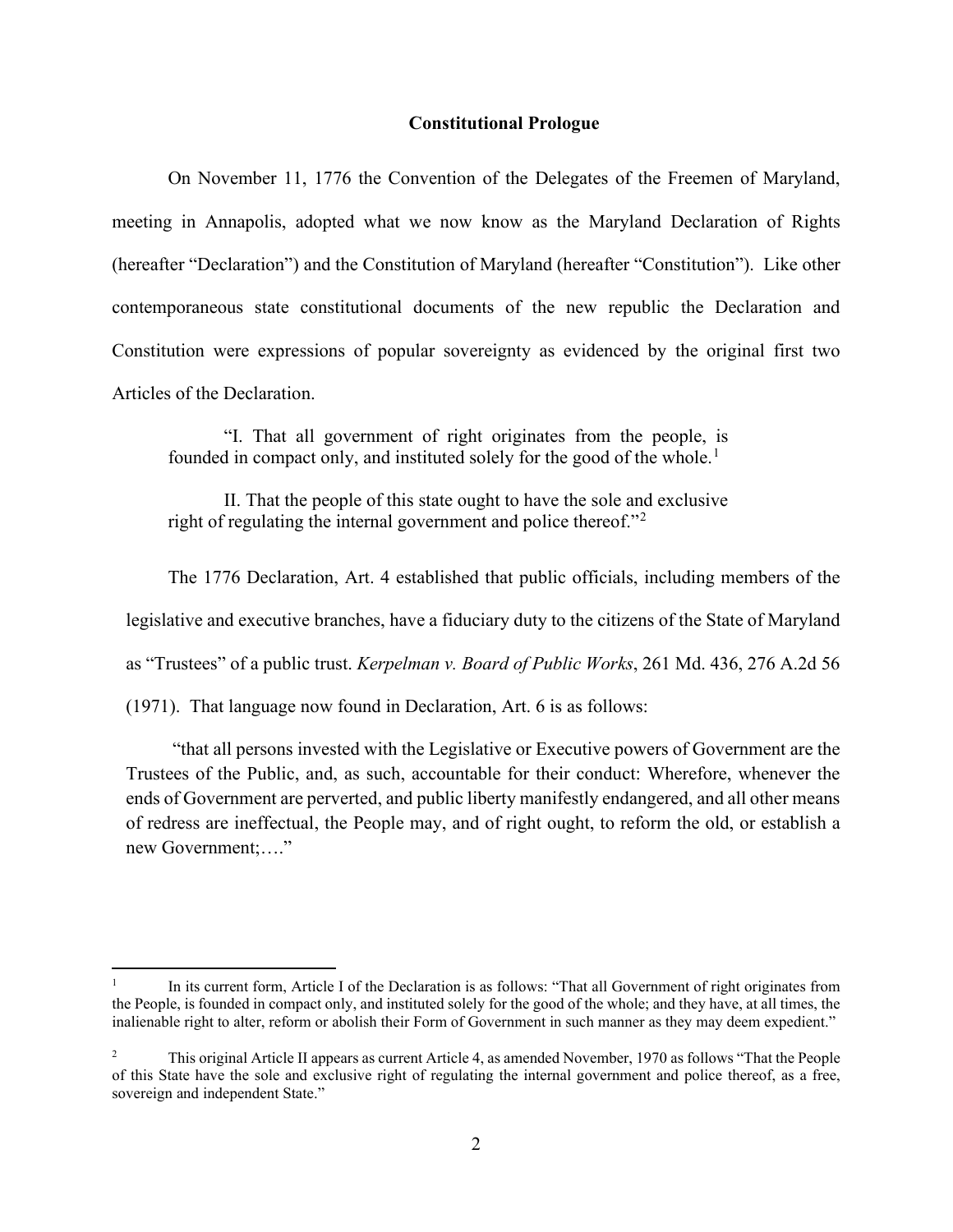The 1776 Declaration included Art. 21, the language of which is, in all relevant respects identical to that of Art. 24 of the current Declaration, commonly referred to as "Due Process" Article. See *Murphy v. Edmonds*, 325 Md. 342, 601 A.2d 102 (1992). Art. 24 embodies not only due process protections but also equal protection of the laws to the same extent as the Equal Protection Clause of the Fourteenth Amendment of the Federal Constitution. *Ibid*. Maryland's Appellate Courts have consistently looked to opinions of the United States Supreme Court interpreting the Federal Due Process and Equal Protection provisions as authority for the interpretation of Declaration Art. 24. *Roberts v. Total Healthcare, Inc.*, 109 Md. App. 635, 675 A.2d 995 (1996).

Maryland's 1776 Declaration also included a "free elections" clause in Art. 5. That language appears verbatim in the current Declaration as Art. 7. These "free election" clauses appear in original constitutional documents of several of the nascent states using very similar or the same terms. This Court has stated that the Maryland free election clause protects "free and fair exercise of the electoral franchise," *State Board of Elections v. Snyder*, 435 Md. 30 at 61 (2013) and that it is "even more protective of rights of political participation than the provisions of the Federal Constitution," *Maryland Green Party v. Maryland Board of Elections*, 377 Md. 127 at 150 (2003). These clauses have "no analogue in the Federal Constitution and is, accordingly, a provision that makes the State Constitution 'more detailed and specific than the Federal Constitution in the protection of the rights of its citizens.'" *Harper v. Hall*, 2022-NCSC-17, Paragraph 133 (2022) (citations deleted).

*Harper v. Hall, ibid, discussed, among other things, interpretation of a free election clause*<sup>[3](#page-2-0)</sup> originating in North Carolina's 1776 Declaration of Rights and modeled on Virginia's 1776

<span id="page-2-0"></span><sup>3</sup> N.C. Const. art. 1, §10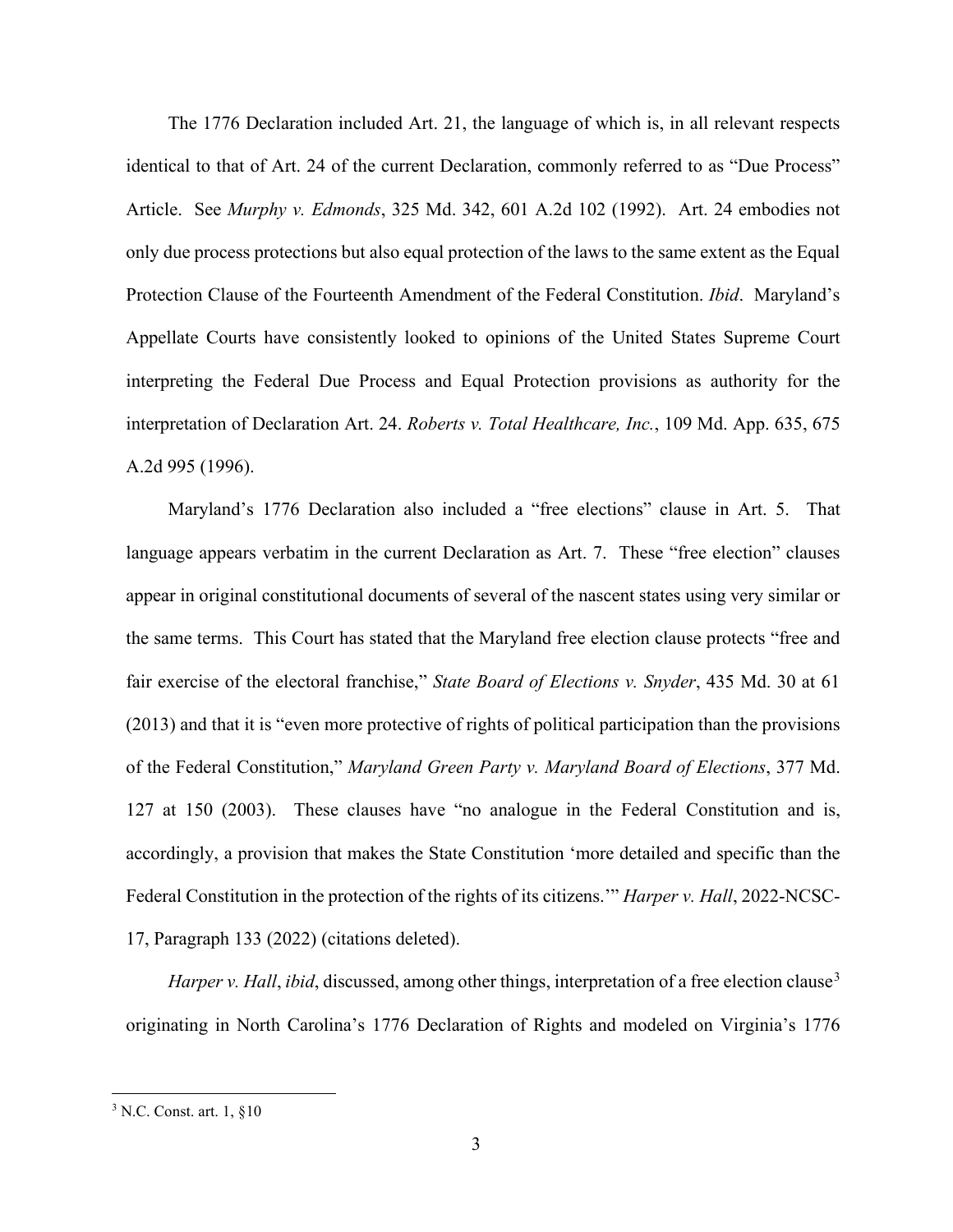Declaration of Rights.<sup>[4](#page-3-0)</sup> *Harper* goes on to describe how these free election clauses were derived from a provision in the English Bill of Rights of 1689,

"…in response to the King's efforts to manipulate Parliamentary elections by diluting the vote in different areas to attain 'electoral advantage,' leading to calls for a 'free and lawful Parliament' by the participants of the Glorious Revolution….Avoiding the manipulation of districts that diluted votes for electoral gain was accordingly a key principle of the reforms...." *Harper*, *ibid* at paragraph 134 (internal citations deleted).

#### **Discussion**

Petitioner Brenda Thiam (hereafter "Mrs. Thiam") is a registered voter in Maryland. Mrs. Thiam currently serves as a member of Maryland's House of Delegates. She is a Republican elected official who represents Maryland citizens in Washington County. She resides in Hagerstown, Maryland. Currently, and under the General Assembly's Legislative Redistricting Advisory Commission's (hereafter "LRAC") legislative redistricting plan (hereafter "Plan), subject of the instant case, she resides in District 2B, a single member district juxtaposed with District 2A, a two member district.

Wayne Hartman (hereafter "Mr. Hartman) is a registered voter in Maryland. Mr. Hartman currently serves as a member of Maryland's House of Delegates. He is a Republican elected official who represents Maryland citizens in Worcester and Wicomico Counties. Currently, and under the Plan which is the subject of the instant case, he resides in Berlin, Maryland in District 38C, a single member district configured as part of three single member districts comprising District 38.

<span id="page-3-0"></span><sup>4</sup> See Va. Const. of 1776, Declaration of Rights, Section 6 (1776)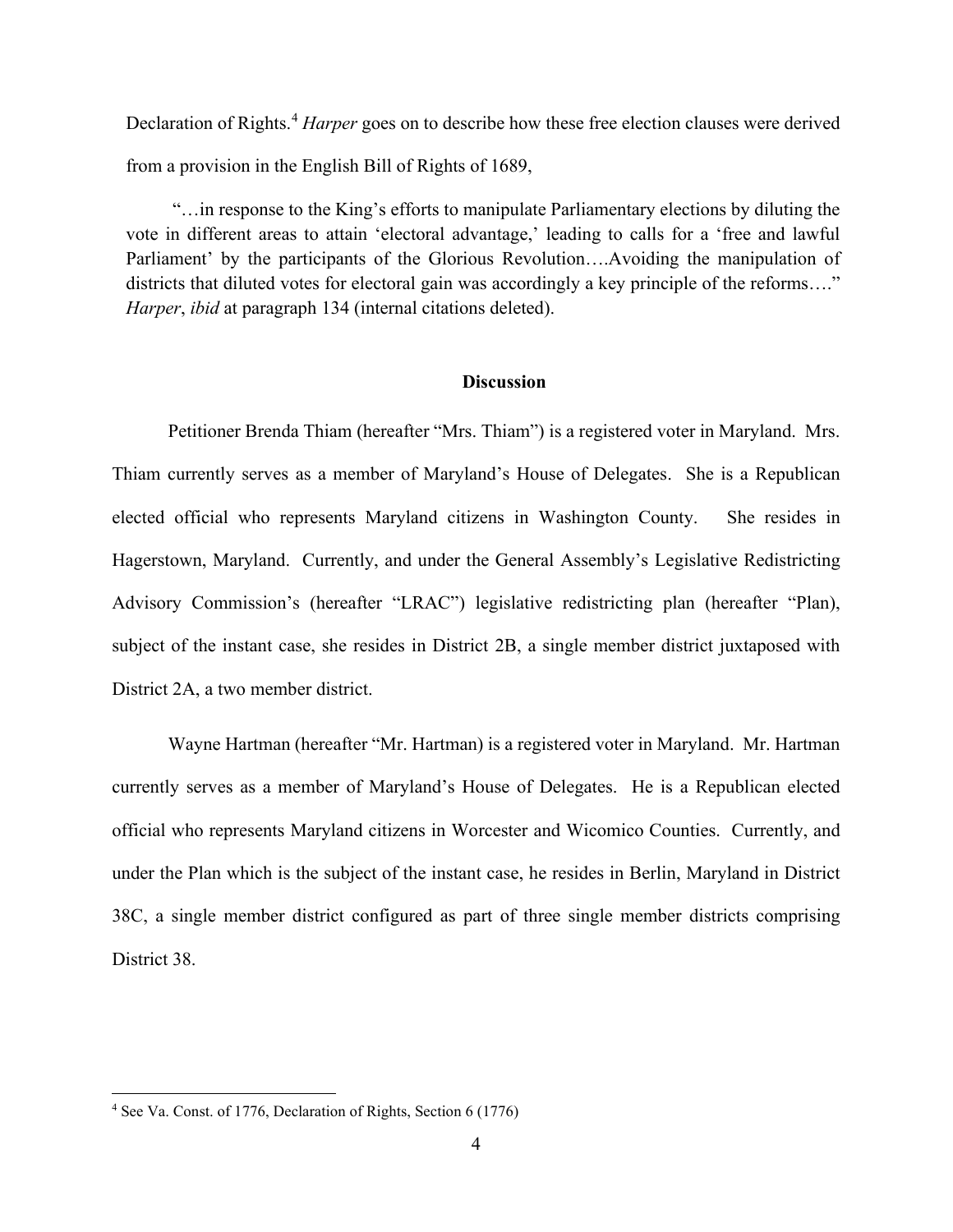Patricia Shoemaker (hereafter "Mrs. Shoemaker") is a registered voter in Maryland. She is a registered Republican who resides in Hampstead, Maryland in what is currently a three Delegate legislative district (District 5), but will be within a newly created single member Delegate district (District 42C) in Carroll County, under the Plan, adjacent to a "new" three member district configured as District 5.

Petitioners collectively challenge the legality of the General Assembly's 2022 legislative districting plan (the "Plan") as set forth in their Petition and as discussed herein. Petitioners adopt and incorporate as if set forth fully herein the averments and objections to the Plan articulated in the petition and subsequent filings of the Petitioners in Misc. Case No. 25, consolidated herewith, specifically including the claims therein as to violations of Art. III,  $\S 4$  and Art. I,  $\S 7$  of Maryland's Constitution, and Art.'s 7, 24 and 40 of Maryland's Declaration of Rights. Further, Petitioners herein assert that the Plan violates Art.s 7, 24 and 40 of the Declaration, and Art. I, § 7 of Constitution, because it contains non-uniform, multimember districts for the House of Delegates, rather than a uniform scheme of single member districts for that body of the General Assembly.

Petitioners herein specifically allege that the Plan's adoption of mixed multimember and single member districts, rather than uniform single member districts, violates Declaration Art.'s 7, 24 and 40. Art. 7 is the free election clause and Art. 24 guarantees due process and equal protection of law to Maryland citizens. The Plan violates these principles by, without limitation, infringing on the rights of Republican voters by systematically configuring their House of Delegate districts to minimize their representation in the General Assembly and creating different categories of voting rights among the citizens resulting in varying classes of voters based on district configuration.

#### **Maryland Constitutional Claims**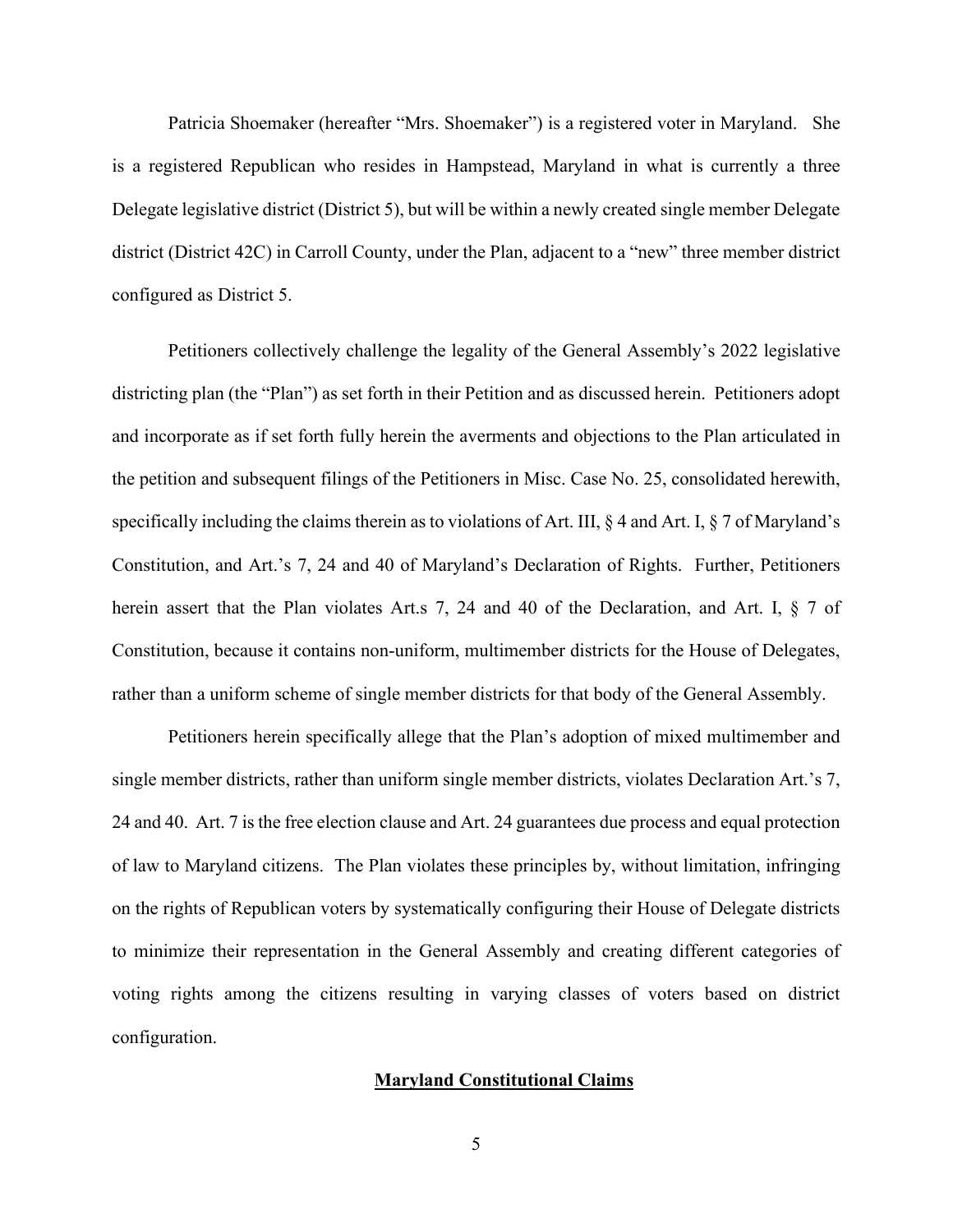As noted above the Declaration is an expression of popular sovereignty stating that the operation of Maryland government arises from the citizens of Maryland and is dependent on a "compact" between them and those who govern them. We've also seen that in 1776 and continuing to this day the notion of government subservience to Maryland's citizenry is expressed in the Declaration Art. 6, establishing the fiduciary relationship of public officials to the citizens whom they serve in the capacity of Trustees administering government as a matter of public trust.

Under authority of that "compact" Article III of the Constitution establishes a bicameral legislature to govern, the composition of that legislature and the creation and apportionment of legislative districting following each decennial census, among other things. Article III, § 3 provides for creation by the legislature of legislative districts from which the citizens will elect one Senator and three Delegates. § 3 goes on to say:

"Nothing herein shall prohibit the subdivision of any one or more of the legislative districts for the purpose of electing members of the House of Delegates into three (3) single-member delegate districts or one (1) single-member delegate district and one (1) multi-member delegate district."

Notably, there are no standards mentioned for when three single-member districts are appropriate, or when a single three delegate district best achieves constitutional aims, etc. When viewed in isolation Article III, §3 allows the legislature to cloak itself with impunity while making arbitrary or politically motivated decisions in their unfettered discretion.

Also significantly, LRAC and the General Assembly offered no explanation of the circumstances, principles or standards they utilized in developing and approving the Plan to demonstrate how the seeming arbitrary hodgepodge of single and multi-member districts all over the State are reasonably related to their role as fiduciaries of the public trust of the citizens of the State from whom the General Assembly's authority to redistrict flows.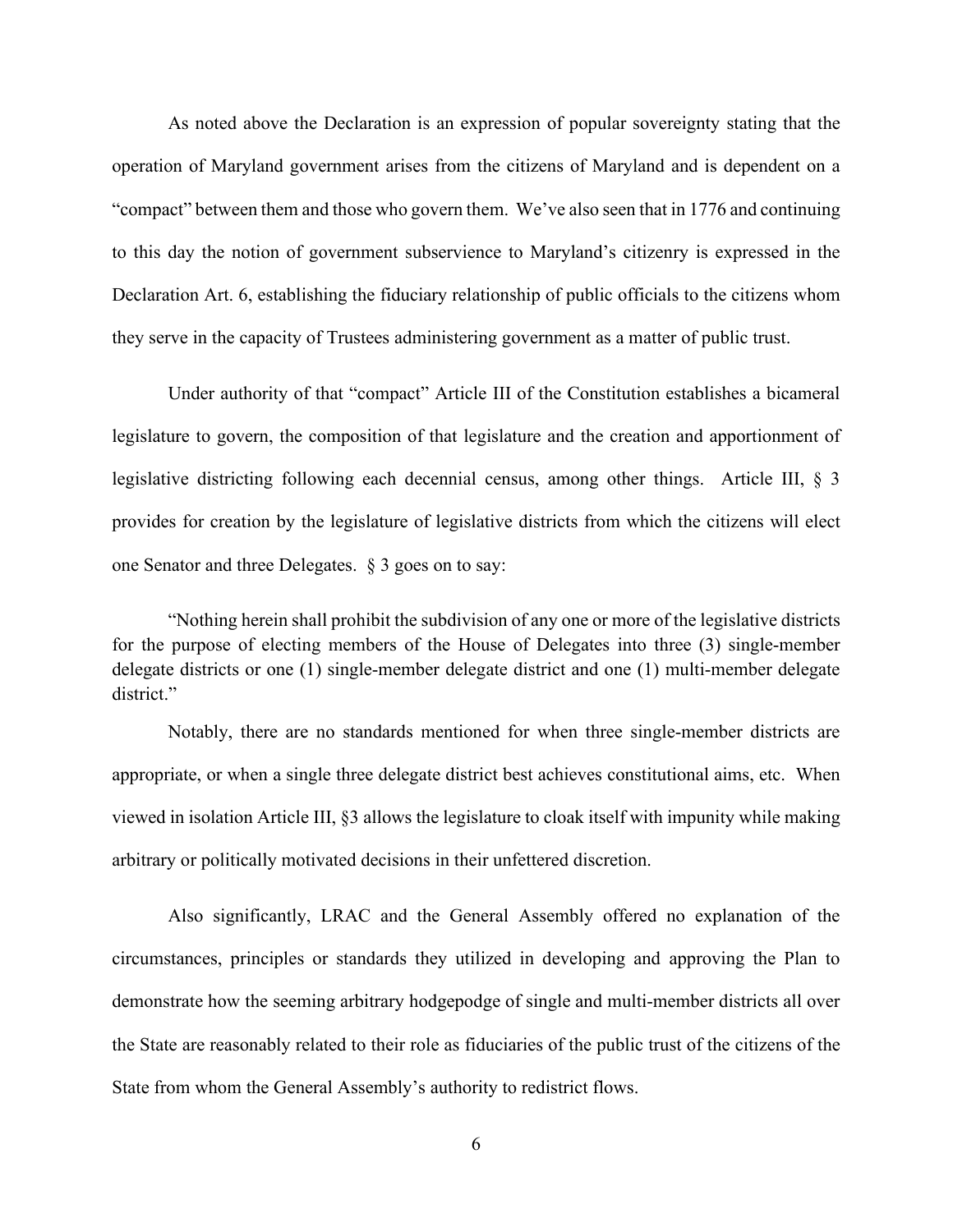Over 160 years ago this Court said that the Declaration and the Constitution compose our form of government and they must be interpreted as one instrument. *Mayor of Baltimore v. State*, 15 Md. 376 (1860). Petitioners assert that the plan as adopted by the General Assembly violates the free elections clause manifest in Article 7 of the Declaration of Rights.

Article III, § 4 limits the broad authority of § 3 in establishing districts (and by extension, subdistricts) requiring that they be "compact in form,.. of substantially equal population" and that "[d]ue regard shall be given to natural boundaries and the boundaries of political subdivisions."[5](#page-6-0) Clearly the language of Article III, § 3 is not intended to be a "blank check" in the hands of the legislature.

*State Bd. of Elections v. Snyder,* 435 Md. 30 (2013), discussed the interplay of Art. III, §3 with other provisions of the Constitution and Declaration including Declaration, Art. 7, Maryland's free elections clause.

"In construing a constitution, we have stated 'that a constitution is to be interpreted by the spirit which vivifies, and not b[y] the letter which killeth.'(*citations deleted*) We similarly do not read the Constitution as a series of independent parts. (*citations deleted)* Just as a statute is read in the context of a regulatory scheme, this Court construes constitutional provisions as part of the Constitution as a whole. See *State v. Jarrett,* 17 Md. 309, 328 (1861) ('[i]n construing a Constitution, it must be taken as a whole, and every part of it, as far as possible, interpreted in reference to the general and prevailing principle.')." *Ibid.,* 435 Md. at 55 (2013).

Maryland's free election clause secures the "free and fair exercise of the electoral franchise", *Ibid.*, 435 Md. at 61 (2013) and has been interpreted to be "even more protective of

<span id="page-6-0"></span><sup>5</sup> This also reinforces the idea of government's obligation for public officials as fiduciaries to act in the best interests of the citizens as a whole as Trustees for the public trust and other protections of the citizenry within the Declaration.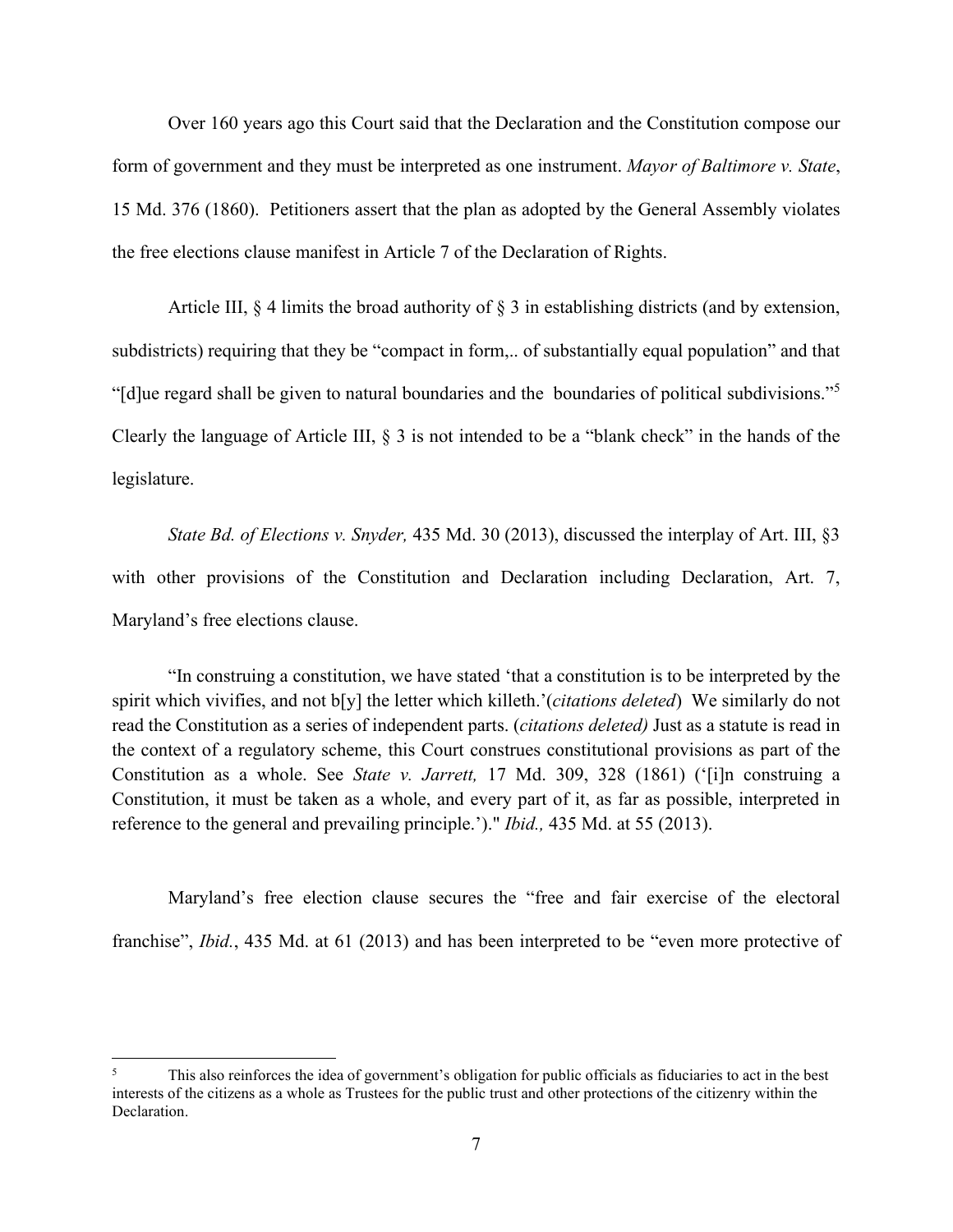rights of political participation than the provisions of the federal constitution", *Md. Green Party v. Md. Board of Elections*, 377 Md. 127,150 (2003).

How can an arbitrary, unprincipled decision to provide one citizen the ability to vote for three delegates when their neighbor, perhaps in the same county, minutes away, may only vote for one delegate by considered "free" or "fair"? The system of mixed member districts isn't a mere regulation of a voter's residence or age but it creates two or more distinct classes of voters who are subjected to different types of representation, some voting for one, two or three delegates to represent them in the House of Delegates with corresponding differences for constituent services simply because of a shifting geographical line. How can this be equal treatment of the right of franchise for all Maryland citizens?

This Court has recognized that broader constitutional considerations circumscribe the General Assembly's discretion in enacting a redistricting plan.

"But neither discretion nor political considerations and judgments may be utilized in violation of constitutional standards. In other words, if in the exercise of discretion, political considerations and judgments result in a plan in which districts: are non-contiguous; are not compact; with substantially unequal populations; or with district lines that unnecessarily cross natural or political subdivision boundaries, that plan cannot be sustained…. The constitution 'trumps' political considerations. Politics or non-constitutional considerations never 'trump' constitutional requirements." *In re Legislative Redistricting of the State,* 370 Md. 312, 370 (2002).

Other state appellate courts have found that similar language to Maryland's free election clause in their state constitutions, guaranteeing a "free" election imply that the legislative maps created are not the product of excessive partisan gerrymandering designed to effectively minimize the voices and political impact of either ethnic, racial, or political minorities.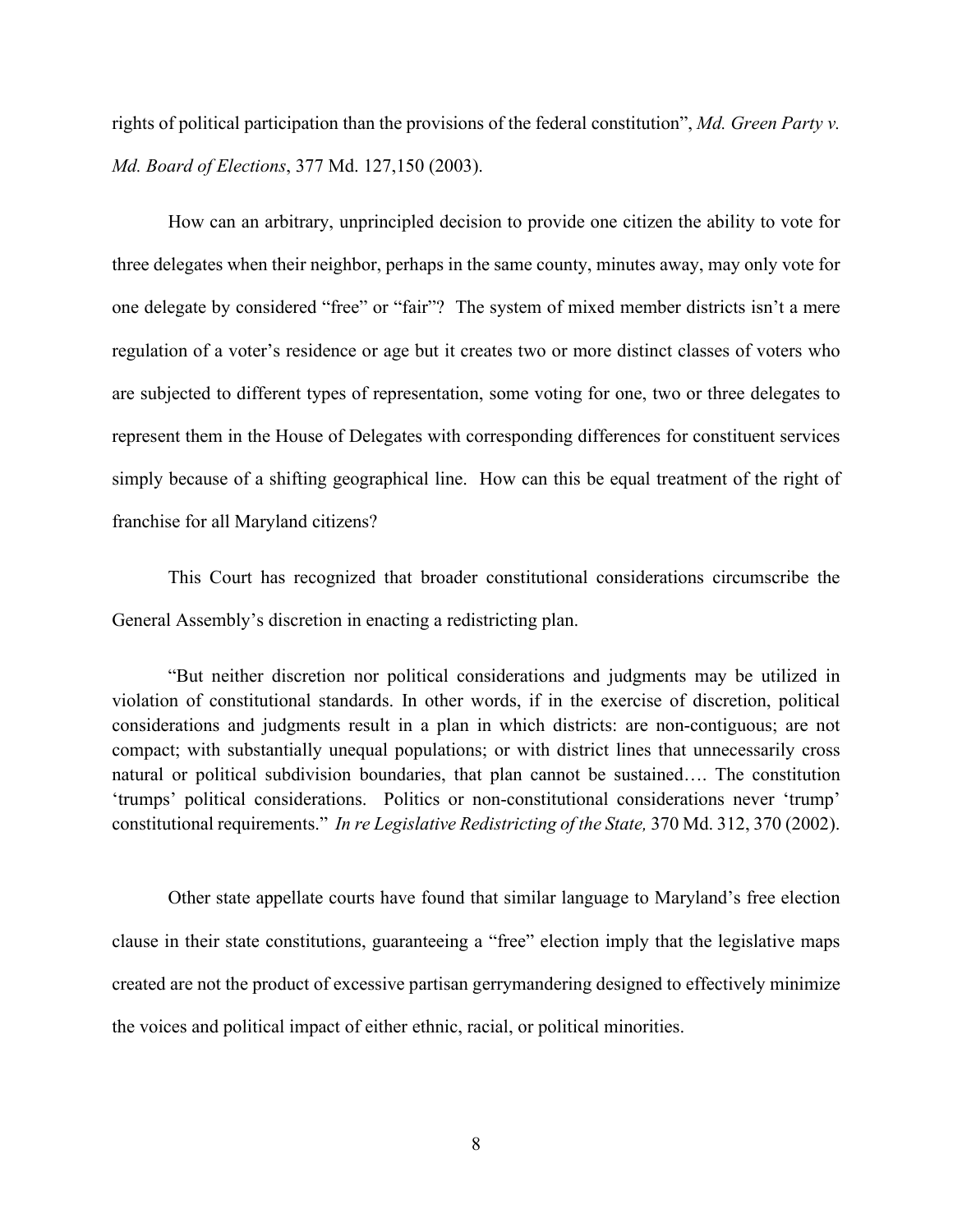Petitioners submit that of particular relevance to the case *sub judice* is the recent North Carolina Supreme Court opinion in *Harper v. Hall, supra*,. This opinion, referred to previously herein, discussed the history and scope of North Carolina's "free election" clause, based on Virginia's "free election" clause, both of which employ identical operative language as that of Maryland's Declaration, Art. 7.<sup>[6](#page-8-0)</sup> The Court stated:

"…elections are not free if voters are denied equal voting power in the democratic processes which maintain our constitutional system of government. When the legislature denies to certain voters this substantially equal voting power, including when the denial is on the basis of voters' partisan affiliation, elections are not free and do not serve to effectively ascertain the will of the people. This violates the free elections clause as interpreted against the backdrop of the fundamental principles in our Declaration of Rights. Accordingly, for an election to be free and the will of the people to be ascertained, each voter must have substantially equal voting power…." *Harper v. Hall,* 2022-NCSC-17, ¶ 140 (2022).

The Supreme Court of the United States has established that our Federal Constitution enshrines the fundamental principle of democracy that every individual's vote should count equally. In *Baker v. Carr,* 369 U.S. 186 (1962), *Reynolds v. Sims,* 377 U.S. 533 (1964) and their progeny, the concept of "one person, one vote", has been found to be inherent in the guarantees of equal protection, due process, and freedom of political speech and association that lie at the heart of the protected freedoms of our citizenry. Allowing multimember districts to exist and be apportioned for the Maryland House of Delegates violates the "one person, one vote" principle, both as a logical *prima facie* violation and as a violation as applied in the Plan.

The failure to use uniform, single-member districts for the House of Delegates across the state of Maryland not only violates the "one person, one vote" concept and deprives citizens of

<span id="page-8-0"></span><sup>6</sup> Md. Declaration of Rights; Art. 7; *'…elections ought to be free and frequent;…"* North Carolina Const.; art. 1, §10; *"All elections shall be free."* Va. Const., art. 1, § 6; *"That all elections ought to be free;…"*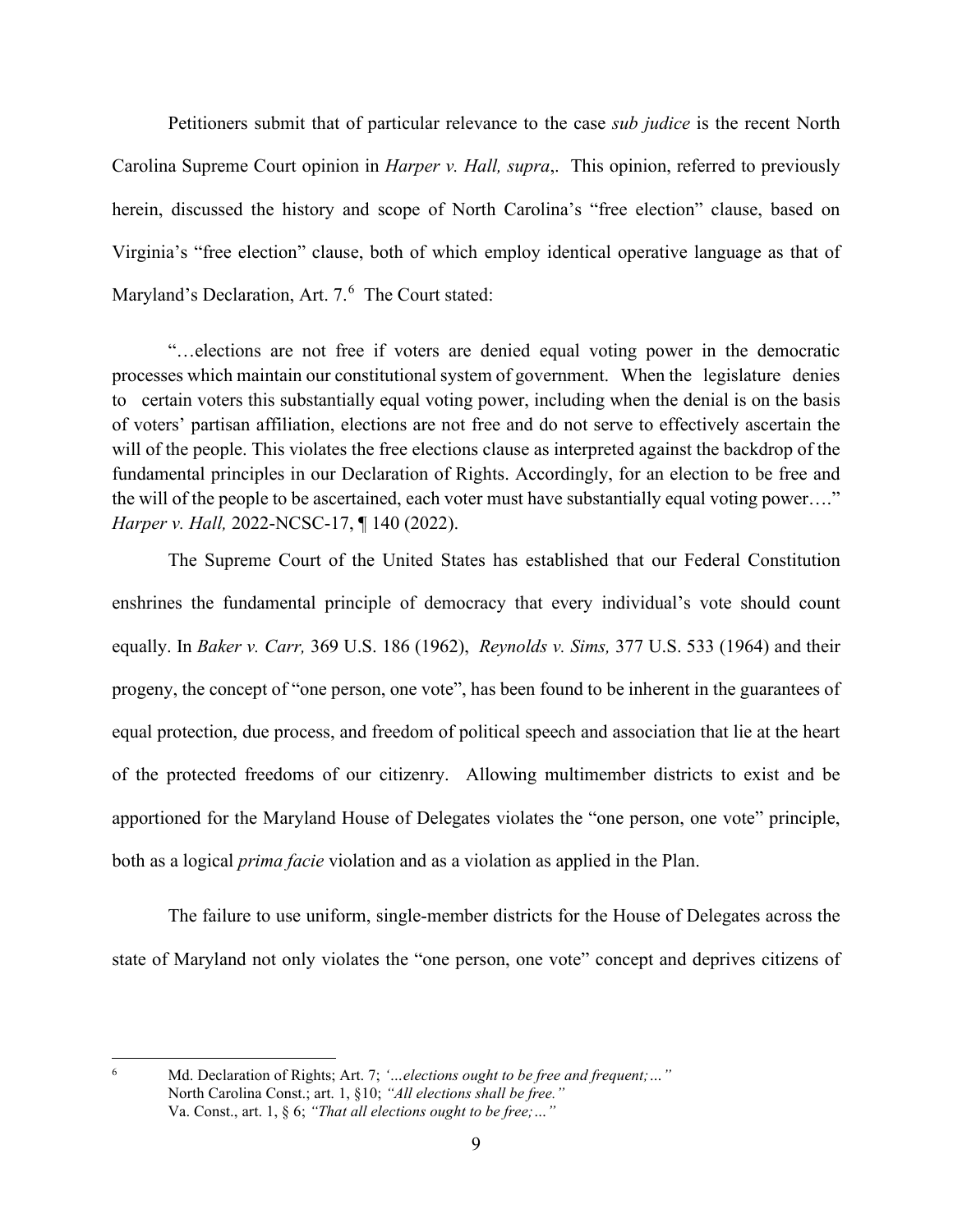their rights to equal protection and due process under the Maryland Constitution, but further violates Maryland's unique free elections clause.

Article III, § 3 of Maryland's Constitution, in direct contravention of the "one person, one vote" principle, does expressly allow for House of Delegates districts to be so divided. Allowing the varied use of multimember and single-member districts is, however, not only a constitutional violation of base principles articulated in the Constitution and the Declaration, but is a unique anomaly in the composition of state legislatures throughout America. As discussed above, Art. III, § 3's authorization is limited by the express language of § 4 and further by the Declaration of Rights protection of free elections, due process, equal protection and popular sovereignty. As a statement of the breadth and reach of the Equal Protection Clause of the 14<sup>th</sup> Amendment, *Baker v. Carr, supra*, is also instructive of the scope of the protections under Declaration, Art. 24.

Almost every other state in the United States has rejected the mixed use of multimember and single member districts, recognizing that the only way to comply with the "one person, one vote" principle, and to provide both equal protection, due process, and free and fair elections to their citizenry, is to have uniform legislative districts with minimal population deviations.

The Plan passed by the General Assembly directly disenfranchises many citizens from across the state of Maryland by "mixing and matching" single member and multimember districts without articulating a rational basis for the differing treatment. In many communities, both urban, suburban and rural, individual voters assigned to a single member House of Delegates district have but one vote for one representative in that body of the General Assembly. In other jurisdictions which may be but mere minutes away and have no remarkable dissimilarities to justify such a discrepancy, an individual voter may in fact be able to cast votes for two or three members for the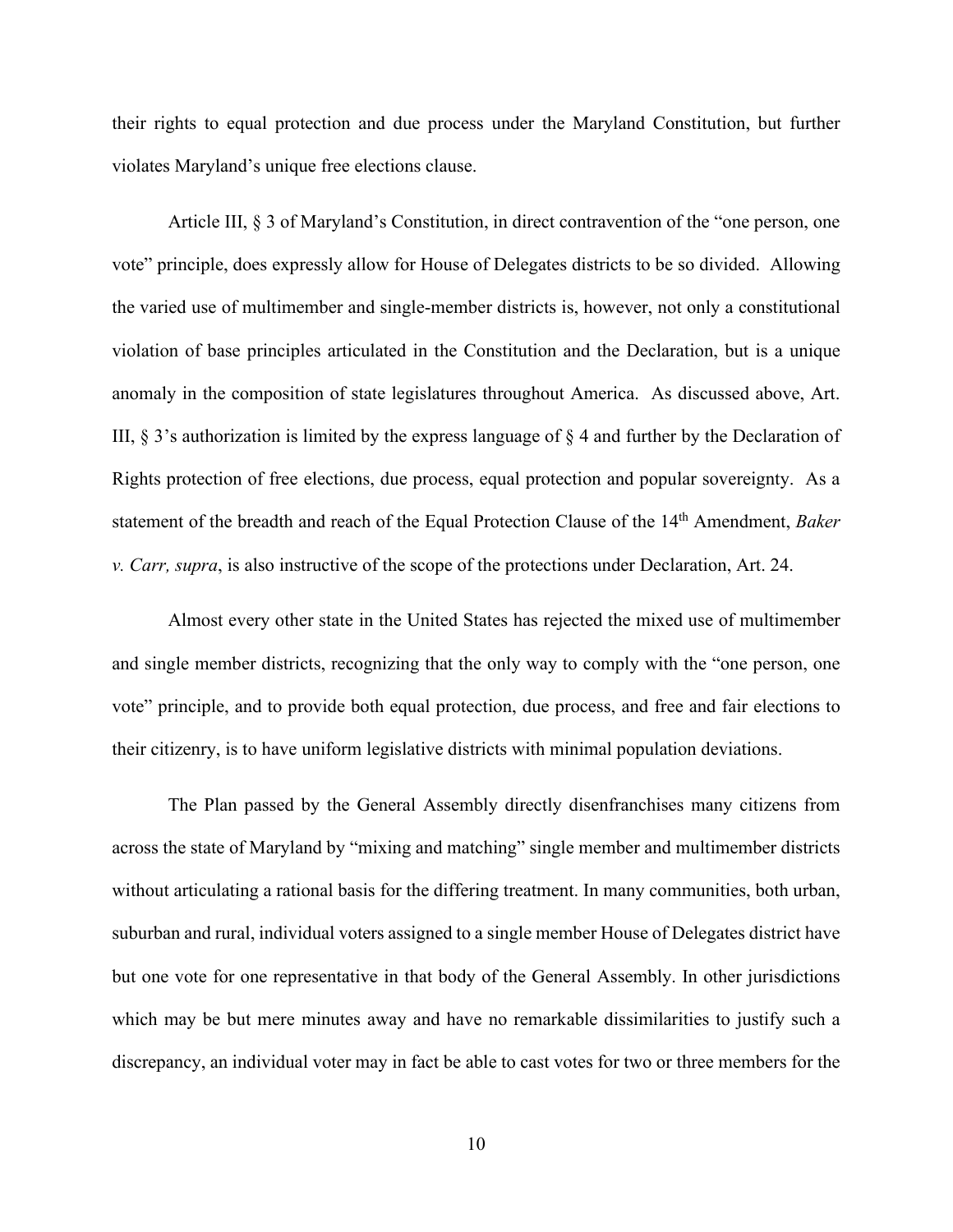House of Delegates, and rely upon those individual's joint representation, political association, and constituent services as a member of the General Assembly.

It would strain any logical interpretation to suggest any such scheme advances the fundamental requirement of "one person, one vote" or be regarded as "free" and "fair".

Each of the named Petitioners herein, being registered voters of the State of Maryland, live in (and in some cases represent as members of the House) districts designated by the Plan as a single member district. They (and their constituents, to the extent that any named Petitioner is a current member of the General Assembly) are impermissibly disadvantaged by the fact that citizens of other multimember districts have a disproportionate voting and representational advantage.

In places like Montgomery County, Prince Georges County, and Baltimore City (jurisdictions were Democrats have significant voter registration advantages and from which a Republican has not been elected to the state legislature for decades), multimember districts are employed exclusively under the Plan so as to allow for consolidation of partisan political power and advantage to the majority party. There are no single-member districts created to represent particular communities of interest in any of those three large jurisdictions, because allowing for single-member districts of uniform but smaller size and reflecting particular communities where political associations may not be identical to the political associations of the larger county in aggregate, would enhance the chances that a member of a minority political party may in fact be able to be elected.

However, in other jurisdictions from across Maryland, the proposed Plan separates communities into two member/one member districts and single-member districts in a reverse effort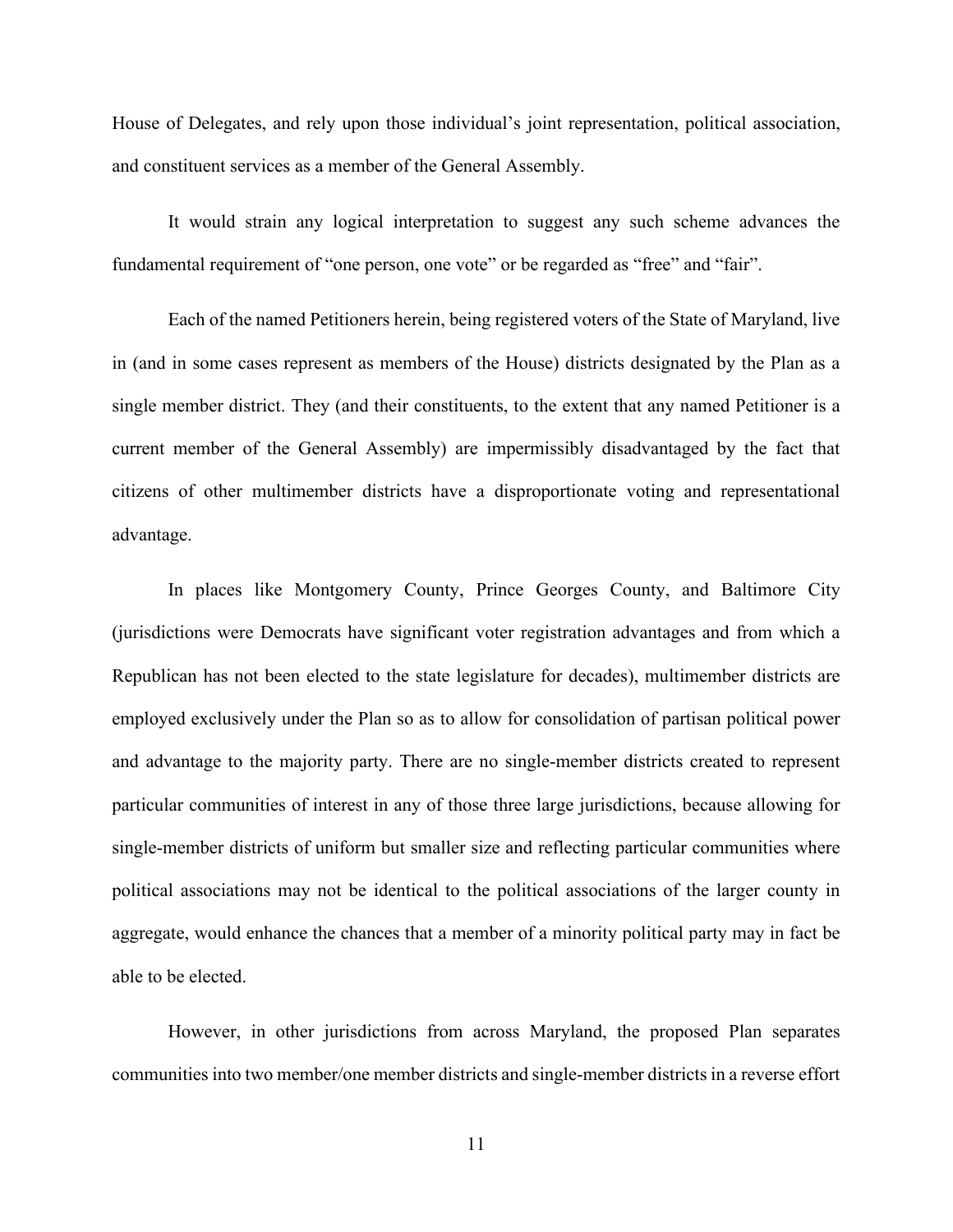to dissipate the political voices and rights of a minority political party. District 33 in Anne Arundel County is such an example. District 33 was formerly established as a three member district. District 31 and District 32 in Anne Arundel County, bordering District 33 and essentially of the same general suburban character, were and remain in the proposed Plan three member districts. However, District 33 has now been carved into three single-member districts, at least two of which are clearly designed to produce a substantial likelihood that a Democrat will be elected more easily then could be projected if District 33 remains a three member district.

District 42, encompassing part of Baltimore County and crossing into Carroll County in the Plan, constitutes a similar example of partisan gerrymandering implemented through the unprincipled mixture of multimember and single-member districts. District 42 formerly existed as a two member/one member House district configuration. Under the proposed map, it has now been converted to all single-member districts despite the fact that it's neighboring districts in Baltimore County (primarily District 8) and in Carroll County (primarily District 5) are kept under the proposed map as a three member district. In District 42, the creation of a single member district situated in the Timonium/Cockeysville area, was enacted largely to enhance the likelihood of electing a Democrat from that sub-district, who otherwise would not be likely to prevail if the entire district were configured as a three member district.

District 2B is another example of the blatant partisan gerrymandering and violation of equal protection and free election principles inherent in the Plan. District 2B is a single member district in Washington County configured with District 2A, a two member district in Washington and Frederick Counties. District 2B is expressly configured as such to attempt to elect a Democrat in 2B, while in other areas single member districts are denied to citizens because they may facilitate the election of Republicans.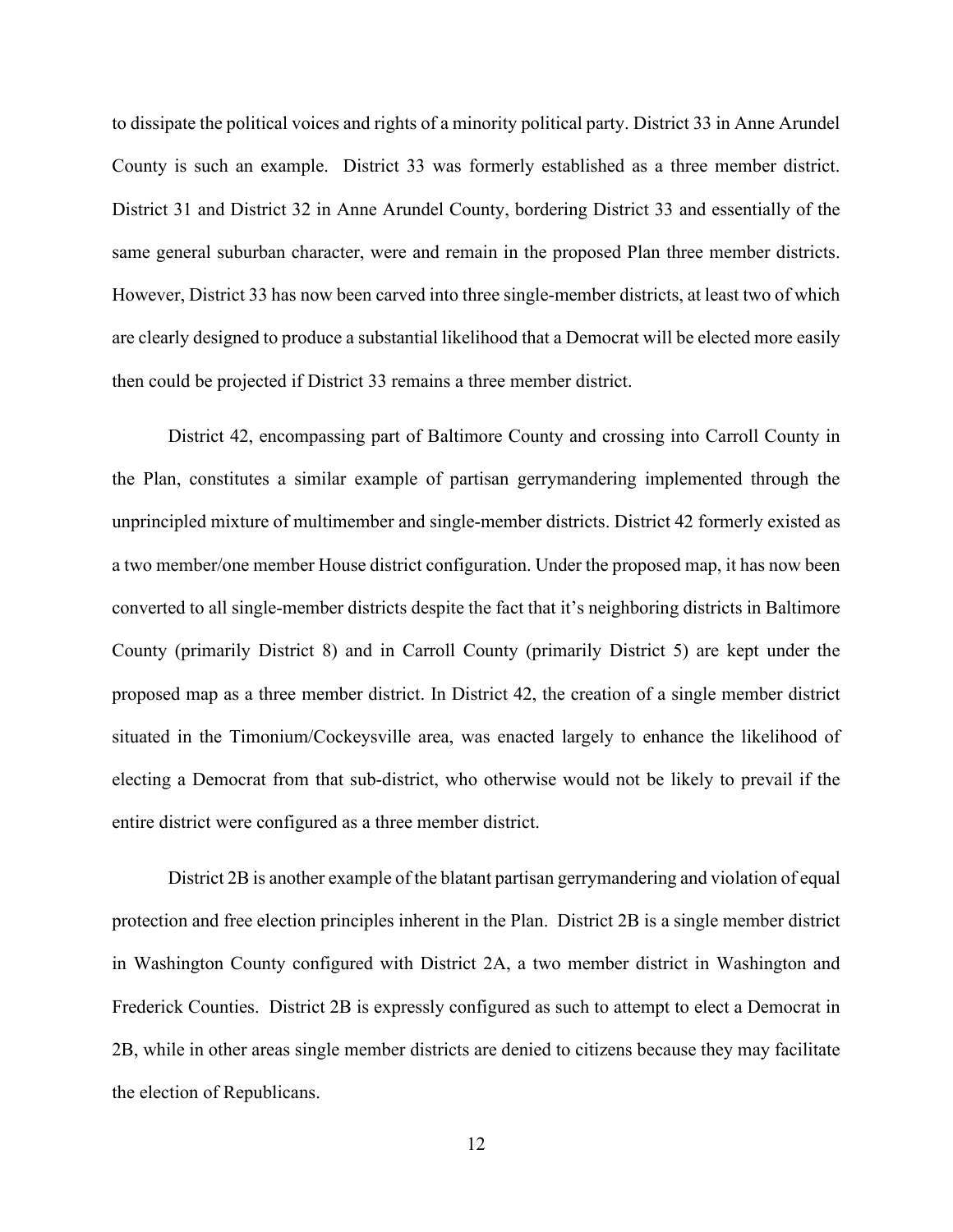Put simply, the majority party of the General Assembly chooses whether or not to implement single-member districts, two member/one member districts, or three member House of Delegate districts, merely to advance their own political prospects and to diminish the ability of citizens of opposing political viewpoints to engage in a truly "free" election. This arbitrary and politically motivated behavior was what this Court condemned in *In re Legislative Districting of the State,* 370 Md. 312, 370 (2002):

"[N]either discretion nor political considerations and judgments may be utilized in violation of constitutional standards…. That a plan may have been the result of discretion, exercised by the one entrusted with the responsibility of generating the plan, will not save it. The constitution "trumps" political considerations. Politics or non-constitutional considerations never "trump" constitutional requirements."

The Respondent wants to shield the LRAC Plan behind a screen of Art. III, §3 viewed in isolation from other provisions of the Constitution and Declaration. Decisions of this Court admonish against such an interpretive approach. The Plan under challenge *sub judice* violates citizen protections under the free election, due process and equal protection clauses of the Declaration of Rights and the due regard clause of the Constitution.

#### **Response to Motion to Dismiss**

Petitioners herein respond to the Motion to Dismiss filed previously in this action by the Respondents as follows:

#### **I. Standard of Review**

As alleged in Petitioner's Petition and discussed in the preceding portion of this filing, Petitioners assert that the facts plead are sufficient to make a *prima facie* showing that the adopted plan subject of this litigation is "invalid or obnoxious" to the terms of the Constitution as alleged by the Petitioners, sufficient to withstand a Motion to Dismiss. The Petition involves claims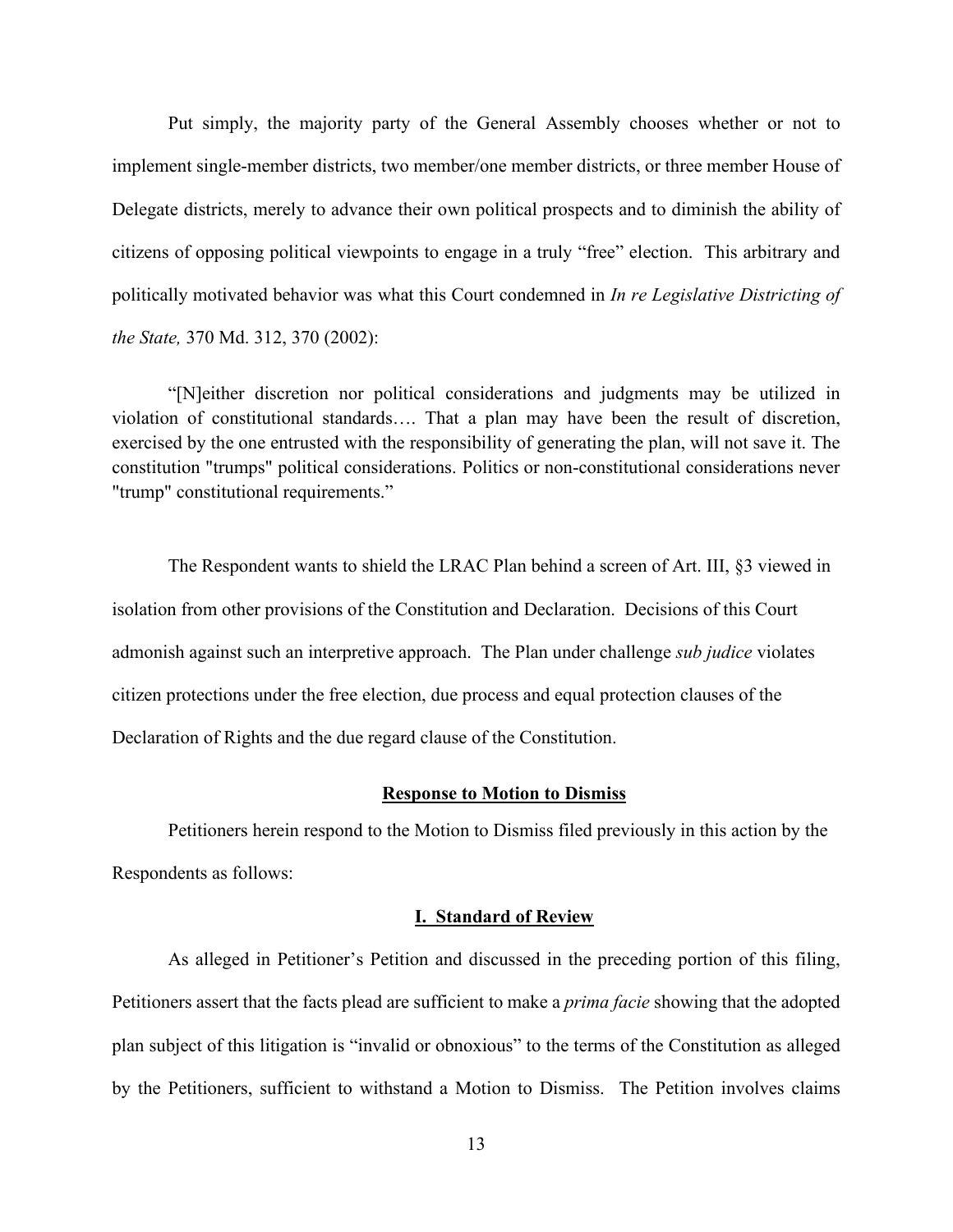flowing from multiple provisions of the Declaration of Rights and Constitution which are well plead.

#### **II. Maryland's Practice of Mixed Multi-Member/Single Member Districts**

The introductory discussion of this part of Respondent's Motion to Dismiss references the rejection of the proposed 1967-1968 Constitution of Maryland which included a provision calling for single member districts. By focusing on that single member district provision, Respondent's imply that public rejection of that principle drove the defeat of that proposed Constitution in 1968. There are no facts alleged to substantiate that implication and the reality is that during the 1968 General Election voters rejected the proposed 1967-1968 Constitution entirely, not by individually proposed provisions thereof.

#### **A. Maryland Constitution, Art. III, §3**

Respondent's assert that the language of Art. III, §3, standing on its own, is complete justification for continuation of the practice of Maryland's utilization of mixed single and multimember legislator districts for House of Delegates representation. Petitioner hereby incorporates by reference the provisions of its Memoranda above discussing the need to interpret Constitutional provisions not in isolation but in context with other provisions of the Constitution and Declaration as a whole. See *State Board of Elections v. Snyder*, *supra*.

#### **B. Claims Limited to Invidious Racial Discrimination**

Petitioners challenge to the adopted LRAC plan is a challenge based on provisions of the Maryland Declaration of Rights and Constitution. They include the Declaration's free elections clause (Art. 7) and due process and equal protection clause (Art. 24) and the Constitutions Art. IV and VII. Any asserted limitations about the scope of protections afforded by the Federal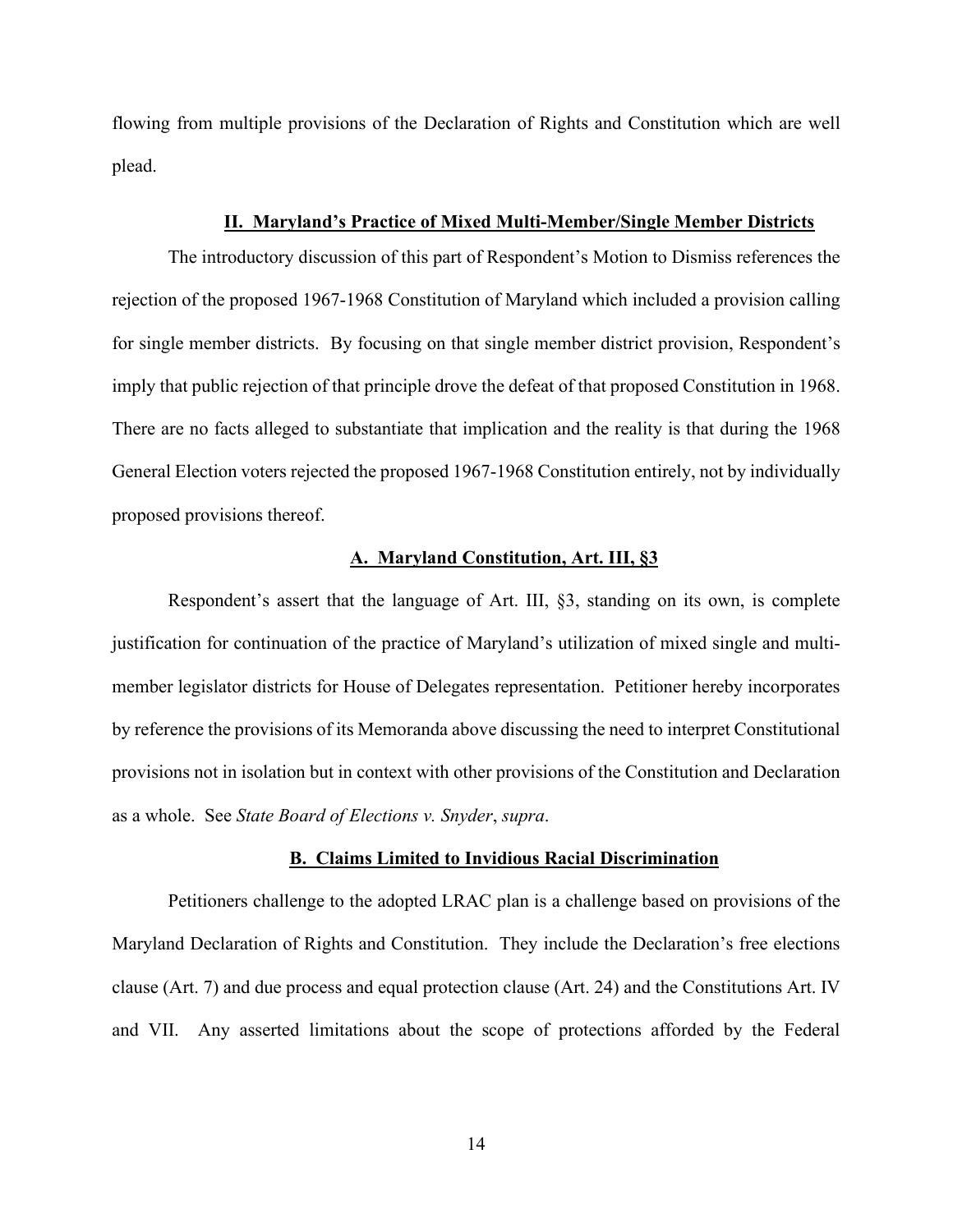Constitution's 14<sup>th</sup> Amendment are irrelevant and inapplicable to Petitioners' recovery under the State Constitutional provisions.

# **C. Maryland's Practical Experience with Multi-Member and Single Member Districts**

The Respondent's argument in this corresponding section of their Motion to Dismiss demonstrates that this is a factual issue for the Court to resolve and therefore is not grounds for a Motion to Dismiss. The Respondent's Motion further fails to recognize that this Petition is about issues larger than the political considerations and expedience of political parties, but implicates free and fair elections guaranteed the citizens of the State of Maryland by the Constitution and Declaration.

## **D. Maryland Districting Compared with Other States' Practices**

Petitioners hereby incorporate the same argument set forth immediately above. This challenge is about more than the relative expediency of one process of redistricting compared to another for the consideration of any states' organized political parties. It again is based on an issue of fact and is not grounds for a Motion to Dismiss.

#### **Conclusion**

For the foregoing reasons the Respondent's Motion to Dismiss should be denied.

Respectfully submitted,

/s/ David K. Bowersox

David K. Bowersox CPF# 8212010031 Hoffman, Comfort , Offutt, Scott & Halstad, LLP 24 North Court Street Westminster, MD 21157 (410)-848-4444 dbowersox@hcolaw.com